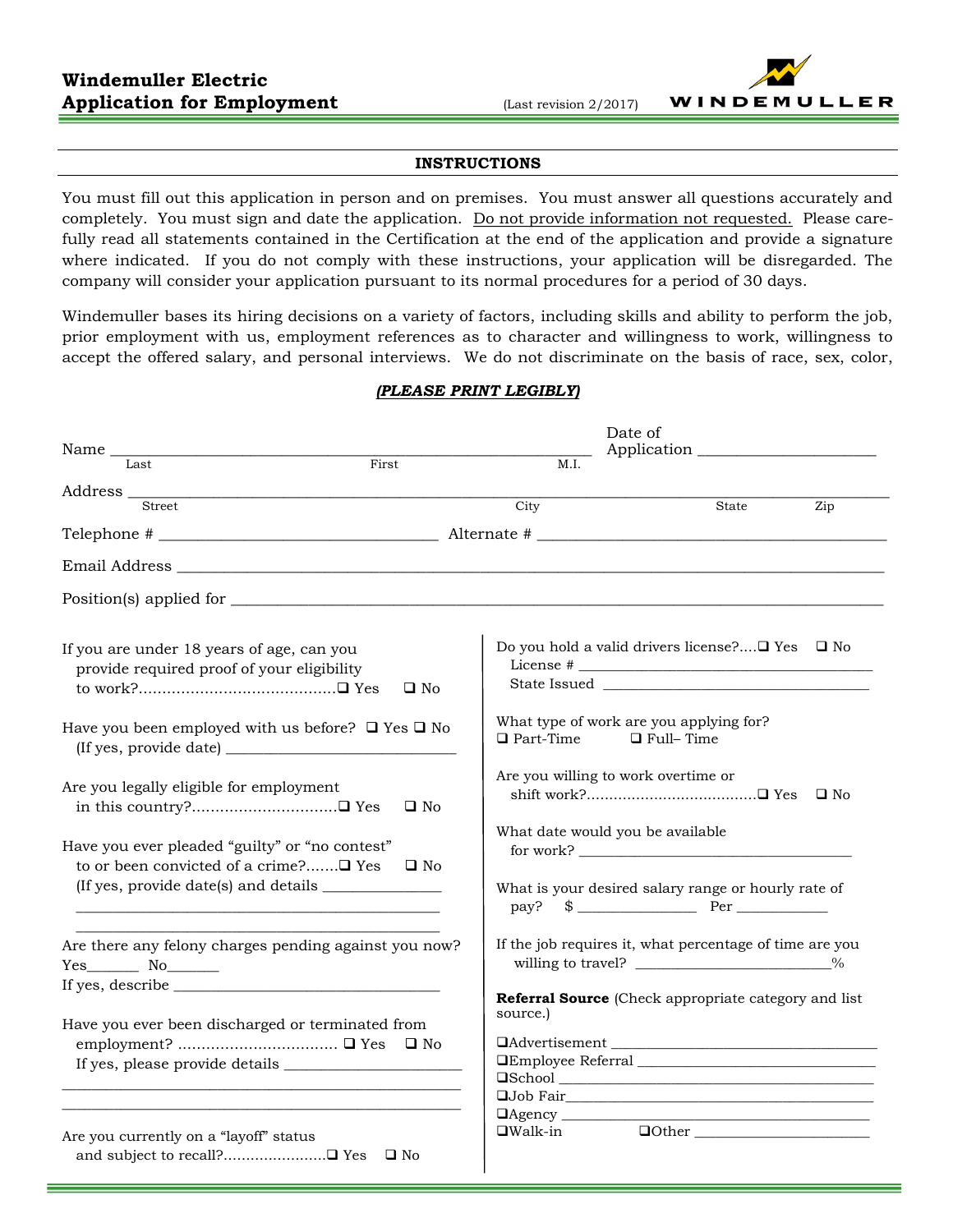# **Employment History**

Starting with your most recent job, provide the following information. Include any job-related military service assignments and volunteer activities. You may exclude organization which indicate race, color, religion, gender, national origin, disabilities or other protected status.

m.

|                                                          | Dates                                                                                                                                                                                                                                                                                                                                        |
|----------------------------------------------------------|----------------------------------------------------------------------------------------------------------------------------------------------------------------------------------------------------------------------------------------------------------------------------------------------------------------------------------------------|
|                                                          | Employed: $\frac{1}{\frac{(\text{Month } / \text{Year})}{(\text{Month } / \text{Year})}}$ to $\frac{1}{\frac{(\text{Month } / \text{Year})}{(\text{Month } / \text{Year})}}$                                                                                                                                                                 |
|                                                          | <b>Compensation: (Starting)</b>                                                                                                                                                                                                                                                                                                              |
| Supervisor                                               |                                                                                                                                                                                                                                                                                                                                              |
| May we contact for reference? $\Box$ Yes<br>$\square$ No | Commission/Bonus/Other Compensation                                                                                                                                                                                                                                                                                                          |
|                                                          | $\frac{1}{2}$ $\frac{1}{2}$ $\frac{1}{2}$ $\frac{1}{2}$ $\frac{1}{2}$ $\frac{1}{2}$ $\frac{1}{2}$ $\frac{1}{2}$ $\frac{1}{2}$ $\frac{1}{2}$ $\frac{1}{2}$ $\frac{1}{2}$ $\frac{1}{2}$ $\frac{1}{2}$ $\frac{1}{2}$ $\frac{1}{2}$ $\frac{1}{2}$ $\frac{1}{2}$ $\frac{1}{2}$ $\frac{1}{2}$ $\frac{1}{2}$ $\frac{1}{2}$<br>Compensation: (Final) |
|                                                          |                                                                                                                                                                                                                                                                                                                                              |
|                                                          | Commission/Bonus/Other Compensation                                                                                                                                                                                                                                                                                                          |
|                                                          | $\frac{1}{2}$ $\frac{1}{2}$ $\frac{1}{2}$ $\frac{1}{2}$ $\frac{1}{2}$ $\frac{1}{2}$ $\frac{1}{2}$ $\frac{1}{2}$ $\frac{1}{2}$ $\frac{1}{2}$ $\frac{1}{2}$ $\frac{1}{2}$ $\frac{1}{2}$ $\frac{1}{2}$ $\frac{1}{2}$ $\frac{1}{2}$ $\frac{1}{2}$ $\frac{1}{2}$ $\frac{1}{2}$ $\frac{1}{2}$ $\frac{1}{2}$ $\frac{1}{2}$                          |
| Employer                                                 | Dates                                                                                                                                                                                                                                                                                                                                        |
|                                                          |                                                                                                                                                                                                                                                                                                                                              |
|                                                          | <b>Compensation: (Starting)</b>                                                                                                                                                                                                                                                                                                              |
| Supervisor                                               |                                                                                                                                                                                                                                                                                                                                              |
| May we contact for reference? $\Box$ Yes<br>$\square$ No | Commission/Bonus/Other Compensation<br>$\frac{1}{2}$                                                                                                                                                                                                                                                                                         |
| Job Title                                                | <b>Compensation: (Final)</b>                                                                                                                                                                                                                                                                                                                 |
|                                                          |                                                                                                                                                                                                                                                                                                                                              |
|                                                          | Commission/Bonus/Other Compensation<br>$\frac{1}{2}$                                                                                                                                                                                                                                                                                         |
|                                                          |                                                                                                                                                                                                                                                                                                                                              |
| Employer                                                 | Dates                                                                                                                                                                                                                                                                                                                                        |
|                                                          | Employed: $\frac{1}{\frac{(\text{Month } / \text{Year})}{(\text{Month } / \text{Year})}}$ to $\frac{1}{\frac{(\text{Month } / \text{Year})}{(\text{Month } / \text{Year})}}$                                                                                                                                                                 |
|                                                          | <b>Compensation: (Starting)</b>                                                                                                                                                                                                                                                                                                              |
|                                                          | $\Box$ Hourly $\Box$ Salary $\$\_$<br>Commission/Bonus/Other Compensation                                                                                                                                                                                                                                                                    |
| May we contact for reference? $\Box$ Yes<br>$\Box$ No    | $\frac{1}{2}$ $\frac{1}{2}$ $\frac{1}{2}$ $\frac{1}{2}$ $\frac{1}{2}$ $\frac{1}{2}$ $\frac{1}{2}$ $\frac{1}{2}$ $\frac{1}{2}$ $\frac{1}{2}$ $\frac{1}{2}$ $\frac{1}{2}$ $\frac{1}{2}$ $\frac{1}{2}$ $\frac{1}{2}$ $\frac{1}{2}$ $\frac{1}{2}$ $\frac{1}{2}$ $\frac{1}{2}$ $\frac{1}{2}$ $\frac{1}{2}$ $\frac{1}{2}$                          |
|                                                          | <b>Compensation:</b> (Final)                                                                                                                                                                                                                                                                                                                 |
|                                                          | $\Box$ Hourly $\Box$ Salary $\$\_$<br>Commission/Bonus/Other Compensation                                                                                                                                                                                                                                                                    |
|                                                          | $\frac{1}{2}$                                                                                                                                                                                                                                                                                                                                |
|                                                          |                                                                                                                                                                                                                                                                                                                                              |
|                                                          |                                                                                                                                                                                                                                                                                                                                              |
| Employer                                                 | Dates                                                                                                                                                                                                                                                                                                                                        |
|                                                          | (Month / Year)<br>(Month / Year)                                                                                                                                                                                                                                                                                                             |
|                                                          | <b>Compensation: (Starting)</b>                                                                                                                                                                                                                                                                                                              |
| Supervisor                                               | $\Box$ Hourly $\Box$ Salary<br>Commission/Bonus/Other Compensation                                                                                                                                                                                                                                                                           |
| May we contact for reference? $\Box$ Yes<br>$\square$ No | $\frac{1}{2}$ $\frac{1}{2}$ $\frac{1}{2}$ $\frac{1}{2}$ $\frac{1}{2}$ $\frac{1}{2}$ $\frac{1}{2}$ $\frac{1}{2}$ $\frac{1}{2}$ $\frac{1}{2}$ $\frac{1}{2}$ $\frac{1}{2}$ $\frac{1}{2}$ $\frac{1}{2}$ $\frac{1}{2}$ $\frac{1}{2}$ $\frac{1}{2}$ $\frac{1}{2}$ $\frac{1}{2}$ $\frac{1}{2}$ $\frac{1}{2}$ $\frac{1}{2}$                          |
|                                                          | <b>Compensation: (Final)</b>                                                                                                                                                                                                                                                                                                                 |
|                                                          | Commission/Bonus/Other Compensation                                                                                                                                                                                                                                                                                                          |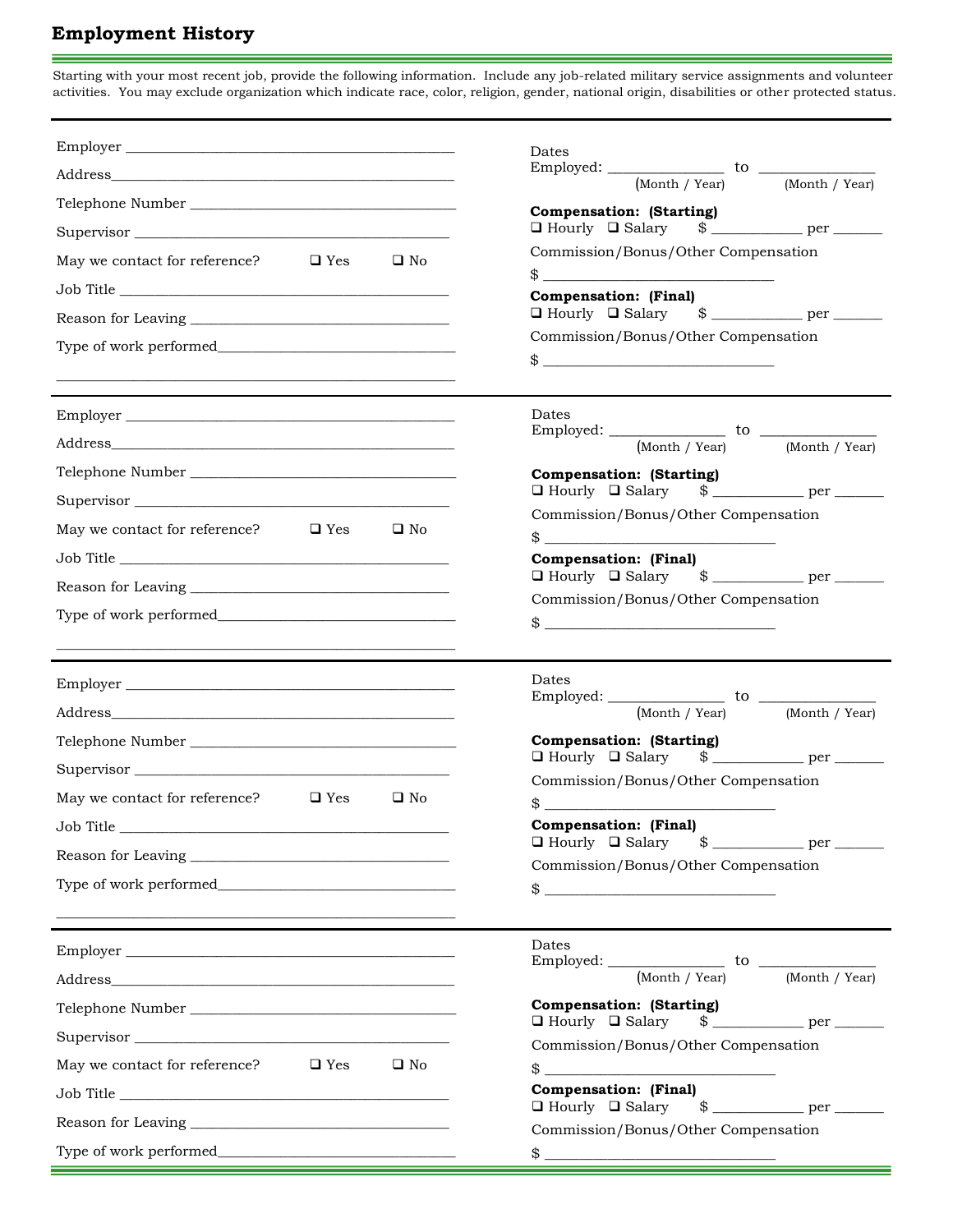## **Educational Background**

**School (include City and State) Course of Study Certification/License Number of Years Completed**  $\Box$  Diploma  $\Box$  GED **Degree**  Certification/License/Other  $\Box$  Diploma  $\Box$  GED **Degree**  Certification/License/Other  $\Box$  Diploma  $\Box$  GED **D**egree  $\hfill\Box$  <br> Certification/License/Other  $\Box$  Diploma  $\Box$  GED **D**egree Certification/License/Other

#### Starting with you most recent school attended, please provide the following information:

## **Other Qualifications**

Summarize any special training, skills, licenses and/or certificates from employment or other experience that may assist you in performing the position for which you are applying.

State any additional information you feel may helpful to us in considering your application:

## **Note to Applicants:**

| <b>1.</b> Have you been provided a copy of the Job Description $\Box$ Yes $\Box$ No |  |  |  |  |  |
|-------------------------------------------------------------------------------------|--|--|--|--|--|
|                                                                                     |  |  |  |  |  |

*Do not answer this question unless you have been informed about the requirements of the job for which you are applying*

**2.** Are you able to perform the "essential functions" of the job for which you are applying, with or without reasonable accommodation?  $\Box$  Yes  $\Box$  No

**3.** Are you currently subject to the terms of any non-compete, non-solicitation, and/or non-disclosure agreement with a current or prior employer or third party? Yes\_\_\_\_\_\_\_ No\_\_\_\_\_\_ If answered "yes", please describe the terms of any such agreement as well as the expiration date, or provide a copy. The company reserves the right to inspect any such agreement (s) as a precondition to any offer of employment.

### **Professional References**

List names and telephone numbers of three persons not related to you, whom you have worked for or with.

| <b>Name</b> | Relationship to You | Telephone/Email | # Years Known |
|-------------|---------------------|-----------------|---------------|
|             |                     |                 |               |
|             |                     |                 |               |
|             |                     |                 |               |